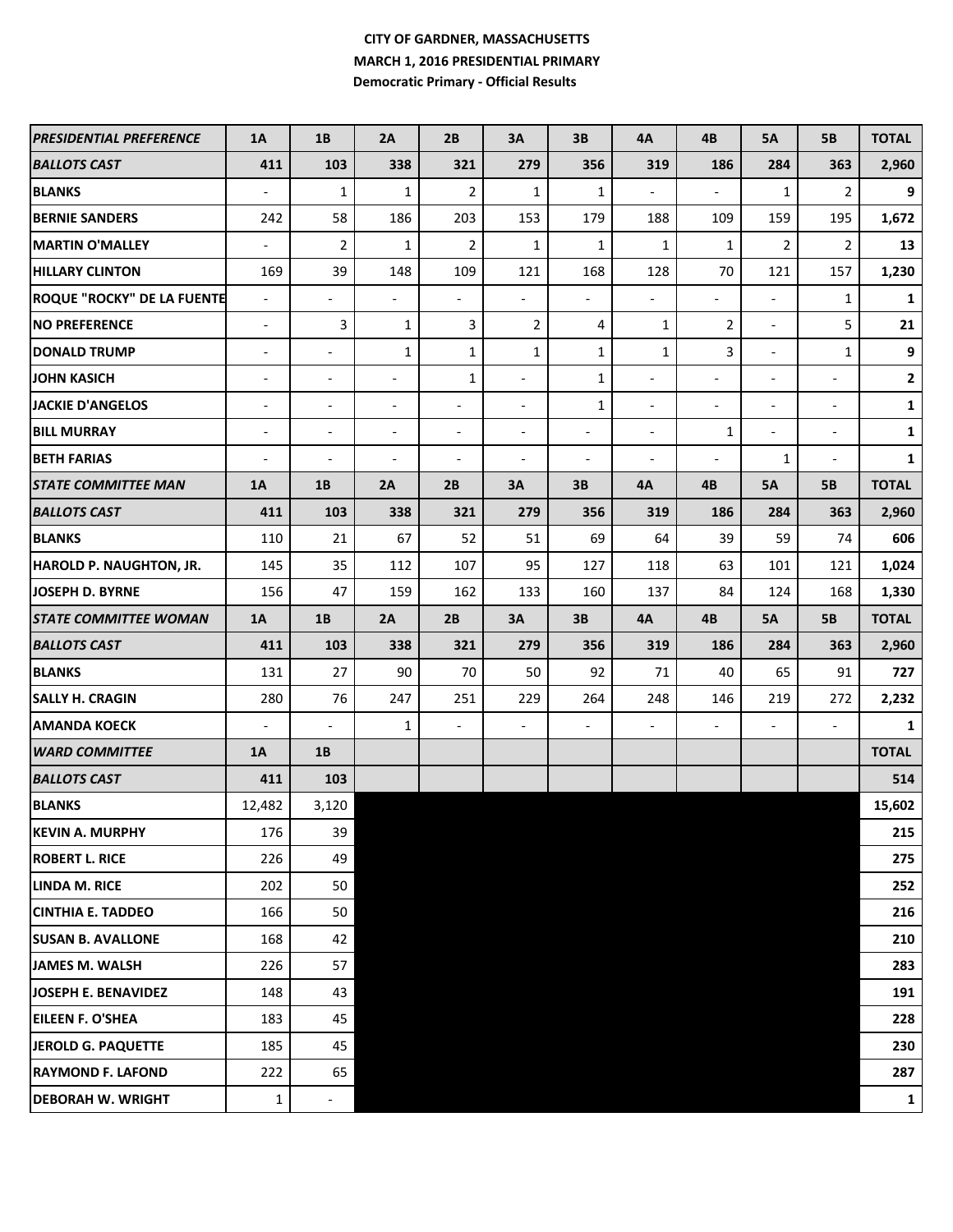## **CITY OF GARDNER, MASSACHUSETTS MARCH 1, 2016 PRESIDENTIAL PRIMARY Democratic Primary - Official Results**

| <b>WARD COMMITTEE</b>                          |  | 2A     | 2B     |       |              |                          |              |            |                          | <b>TOTAL</b> |
|------------------------------------------------|--|--------|--------|-------|--------------|--------------------------|--------------|------------|--------------------------|--------------|
| BALLOTS CAST                                   |  | 338    | 321    |       |              |                          |              |            |                          | 659          |
| <b>BLANKS</b>                                  |  | 10,743 | 10,005 |       |              |                          |              |            |                          | 20,748       |
| <b>KAITLYNNE R. BILODEAU</b>                   |  | 156    | 190    |       |              |                          |              |            |                          | 346          |
| <b>JAMES P. BILODEAU</b>                       |  | 143    | 186    |       |              |                          |              |            |                          | 329          |
| DANIEL R. BILODEAU                             |  | 136    | 172    |       |              |                          |              |            |                          | 308          |
| VICTORIA A. KAZINSKAS                          |  | 174    | 175    |       |              |                          |              |            |                          | 349          |
| JOHN P. KAZINSKAS                              |  | 165    | 172    |       |              |                          |              |            |                          | 337          |
| <b>GEORGE C. TYROS</b>                         |  | 166    | 171    |       |              |                          |              |            |                          | 337          |
| <b>STEVEN A. CHALLINGER</b>                    |  | 147    | 164    |       |              |                          |              |            |                          | 311          |
| <b>WARD COMMITTEE</b>                          |  |        |        | 3A    | 3В           |                          |              |            |                          | <b>TOTAL</b> |
| BALLOTS CAST                                   |  |        |        | 279   | 356          |                          |              |            |                          | 635          |
| <b>BLANKS</b>                                  |  |        |        | 8,607 | 10,896       |                          |              |            |                          | 19,503       |
| <b>MATTHEW C.J. VANCE</b>                      |  |        |        | 143   | 202          |                          |              |            |                          | 345          |
| <b>CRAIG R. CORMIER</b>                        |  |        |        | 136   | 198          |                          |              |            |                          | 334          |
| <b>TARA LYNNE CORMIER</b>                      |  |        |        | 131   | 175          |                          |              |            |                          | 306          |
| <b>RACHEL D. THIBODEAU</b>                     |  |        |        | 134   | 182          |                          |              |            |                          | 316          |
| <b>RONALD F. CORMIER</b>                       |  |        |        | 171   | 235          |                          |              |            |                          | 406          |
| <b>MARCELLE S. CORMIER</b>                     |  |        |        | 158   | 202          |                          |              |            |                          | 360          |
| <b>HELEN M. ZLOTNIK</b>                        |  |        |        | 145   | 189          |                          |              |            |                          | 334          |
| <b>LEON J. ZLOTNIK</b>                         |  |        |        | 140   | 180          |                          |              |            |                          | 320          |
| <b>ROGER JAILLET</b>                           |  |        |        |       | $\mathbf{1}$ |                          |              |            |                          | 1            |
| <b>WARD COMMITTEE</b>                          |  |        |        |       |              | 4А                       | 4B           |            |                          | <b>TOTAL</b> |
| <b>BALLOTS CAST</b>                            |  |        |        |       |              | 319                      | 186          |            |                          | 505          |
| <b>BLANKS</b>                                  |  |        |        |       |              | 9,859                    | 5,758        |            |                          | 15,617       |
| JONATHAN D. ZLOTNIK                            |  |        |        |       |              | 214                      | 131          |            |                          | 345          |
| <b>BRAD E. HEGLIN</b>                          |  |        |        |       |              | 138                      | 85           |            |                          | 223          |
| BARBARA A. YABLONSKI                           |  |        |        |       |              | 155                      | 87           |            |                          | 242          |
| <b>EDWARD S. YABLONSKI</b>                     |  |        |        |       |              | 141                      | 78           |            |                          | 219          |
| <b>SHEILA M. MURPHY</b>                        |  |        |        |       |              | 173                      | 94           |            |                          | 267          |
| <b>SHERRILL L. MURPHY</b>                      |  |        |        |       |              | 151                      | 83           |            |                          | 234          |
| <b>GLADYS RICHARDSON</b>                       |  |        |        |       |              | 156                      | 89           |            |                          | 245          |
| <b>HENRY P. ARES</b>                           |  |        |        |       |              | 177                      | 104          |            |                          | 281          |
| <b>MARK MONAHAN</b>                            |  |        |        |       |              | $\mathbf{1}$             |              |            |                          | $\mathbf{1}$ |
| MICHAEL WIRZBICKI, JR.                         |  |        |        |       |              | $\overline{\phantom{a}}$ | $\mathbf{1}$ |            |                          | $\mathbf{1}$ |
| <b>WARD COMMITTEE</b>                          |  |        |        |       |              |                          |              | 5А         | 5B                       | <b>TOTAL</b> |
| <b>BALLOTS CAST</b>                            |  |        |        |       |              |                          |              | 284        | 363                      | 647          |
| <b>BLANKS</b>                                  |  |        |        |       |              |                          |              | 8,511      | 10,840                   | 19,351       |
| <b>MARY ANN ZLOTNIK</b>                        |  |        |        |       |              |                          |              | 157<br>164 | 228                      | 385          |
| <b>MICHAEL J. ZLOTNIK</b>                      |  |        |        |       |              |                          |              |            | 219<br>166               | 383          |
| JENNIFER Z. PELAVIN<br><b>JASON R. PELAVIN</b> |  |        |        |       |              |                          |              | 133<br>125 | 155                      | 299<br>280   |
| <b>EDWARD L. LEPKOWSKI</b>                     |  |        |        |       |              |                          |              | 160        | 191                      | 351          |
| <b>KELLY A. AGNELLI</b>                        |  |        |        |       |              |                          |              | 145        | 204                      | 349          |
| <b>JAMES G. LANDRY</b>                         |  |        |        |       |              |                          |              | 141        | 175                      | 316          |
| <b>CELIA LANDRY</b>                            |  |        |        |       |              |                          |              | 135        | 168                      | 303          |
| <b>LAURETTE D. HEGLIN</b>                      |  |        |        |       |              |                          |              | 134        | 186                      | 320          |
| <b>PAUL A. SPANO</b>                           |  |        |        |       |              |                          |              | 134        | 173                      | 307          |
| <b>ADAM WILBUR</b>                             |  |        |        |       |              |                          |              | 1          | $\overline{\phantom{a}}$ | $\mathbf{1}$ |
|                                                |  |        |        |       |              |                          |              |            |                          |              |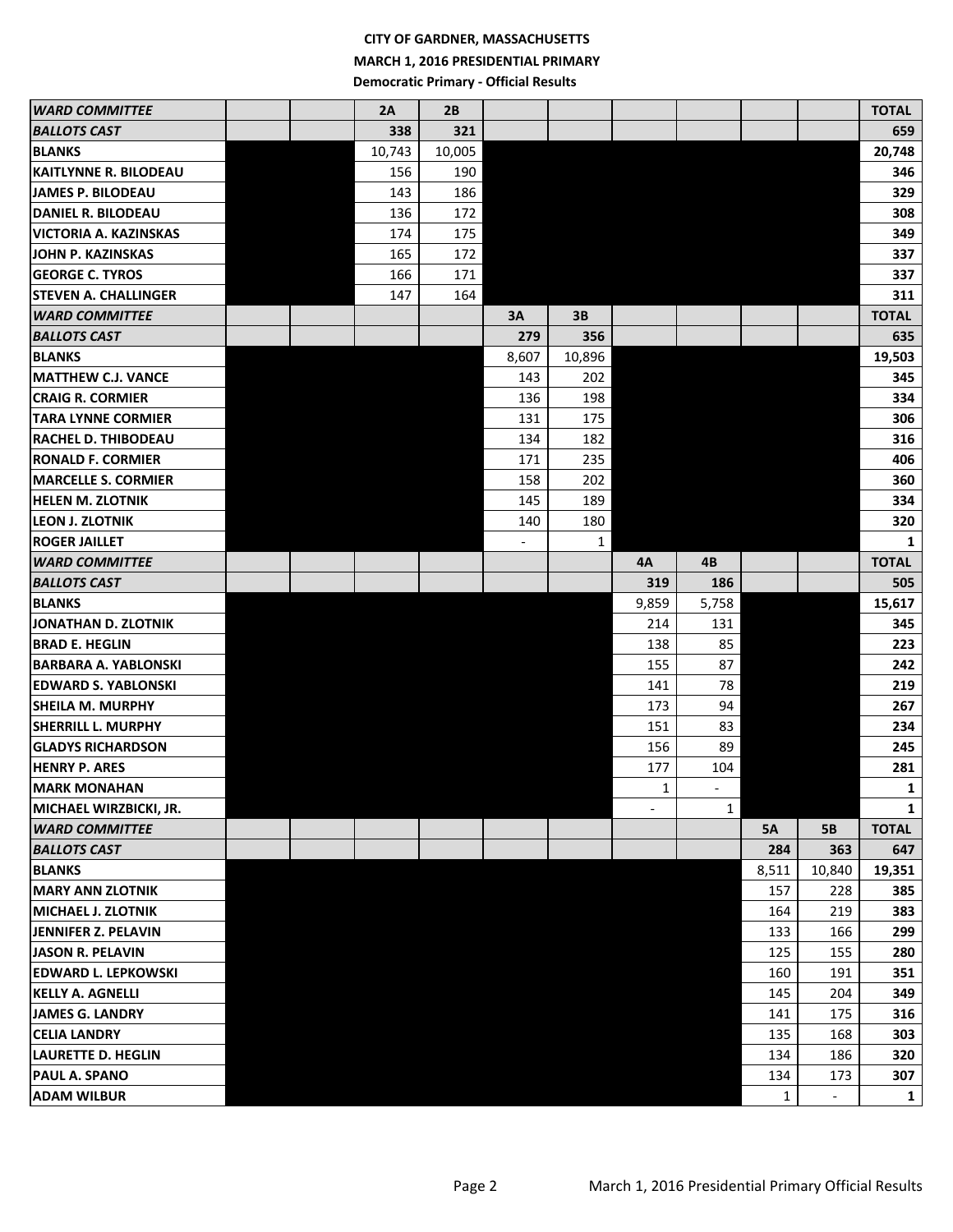# **CITY OF GARDNER, MASSACHUSETTS MARCH 1, 2016 PRESIDENTIAL PRIMARY Republican Primary - Official Results**

| <b>PRESIDENTIAL PREFERENCE</b> | 1A                           | 1B                       | 2A                       | 2B                       | 3A                       | 3B                       | 4A                       | 4B                       | <b>5A</b>                | 5B                       | <b>TOTAL</b> |
|--------------------------------|------------------------------|--------------------------|--------------------------|--------------------------|--------------------------|--------------------------|--------------------------|--------------------------|--------------------------|--------------------------|--------------|
| <b>BALLOTS CAST</b>            | 236                          | 113                      | 184                      | 232                      | 148                      | 207                      | 191                      | 99                       | 153                      | 256                      | 1,819        |
| <b>BLANKS</b>                  | $\qquad \qquad \blacksquare$ |                          |                          | $\mathbf{1}$             | 1                        | $\overline{2}$           | $\mathbf{1}$             | $\overline{\phantom{a}}$ |                          |                          | 5            |
| <b>JIM GILMORE</b>             | $\overline{\phantom{m}}$     | $\overline{a}$           | 1                        | $\overline{a}$           | $\overline{a}$           | $\overline{a}$           | $\overline{a}$           | $\overline{\phantom{a}}$ | $\blacksquare$           | $\overline{a}$           | 1            |
| <b>DONALD J. TRUMP</b>         | 92                           | 57                       | 94                       | 112                      | 84                       | 113                      | 89                       | 56                       | 82                       | 137                      | 916          |
| <b>TED CRUZ</b>                | 26                           | 12                       | 22                       | 33                       | 19                       | 26                       | 23                       | 17                       | 27                       | 33                       | 238          |
| <b>GEORGE PATAKI</b>           | $\mathbf{1}$                 |                          |                          |                          | $\overline{a}$           |                          |                          |                          |                          |                          | 1            |
| <b>BEN CARSON</b>              | 12                           | 6                        | 9                        | 8                        | 9                        | 12                       | 7                        | 4                        | 9                        | 23                       | 99           |
| <b>MIKE HUCKABEE</b>           | 1                            | $\blacksquare$           | $\overline{\phantom{a}}$ | $\mathbf{1}$             | $\blacksquare$           | $\overline{a}$           | $\mathbf{1}$             | 2                        | 1                        | $\overline{a}$           | 6            |
| <b>RAND PAUL</b>               | $\overline{\phantom{a}}$     | $\blacksquare$           | $\overline{2}$           | $\overline{a}$           | 3                        | $\overline{\phantom{a}}$ | $\mathbf{1}$             | $\overline{2}$           | $\frac{1}{2}$            | $\blacksquare$           | 8            |
| <b>CARLY FIORINA</b>           | $\overline{\phantom{a}}$     | $\overline{a}$           | $\overline{a}$           | $\overline{\phantom{a}}$ | $\overline{2}$           | $\overline{a}$           | $\overline{2}$           | $\overline{\phantom{a}}$ | $\mathbf{1}$             | 3                        | 8            |
| <b>RICK SANTORUM</b>           | $\overline{\phantom{a}}$     | $\overline{\phantom{a}}$ | $\overline{\phantom{a}}$ | $\overline{\phantom{a}}$ | $\overline{2}$           | $\overline{\phantom{a}}$ | $\overline{\phantom{a}}$ | $\overline{2}$           | $\blacksquare$           | $\overline{a}$           | 4            |
| <b>CHRIS CHRISTIE</b>          | 1                            |                          | $\overline{\phantom{a}}$ | 1                        | $\overline{\phantom{0}}$ | 1                        | 1                        | $\overline{7}$           | $\overline{\phantom{a}}$ | 1                        | 12           |
| <b>MARCO RUBIO</b>             | 42                           | 25                       | 27                       | 40                       | 15                       | 27                       | 33                       | $\overline{2}$           | 18                       | 26                       | 255          |
| <b>JEB BUSH</b>                | 5                            | $\mathbf{1}$             | $\mathbf{1}$             | 6                        | 1                        | 2                        | 6                        | 6                        |                          | 3                        | 31           |
| JOHN R. KASICH                 | 54                           | 12                       | 24                       | 28                       | 10                       | 20                       | 20                       | $\overline{a}$           | 13                       | 26                       | 207          |
| <b>NO PREFERENCE</b>           | 2                            | $\overline{a}$           | 3                        | $\mathbf{1}$             | ÷,                       | 4                        | 6                        | $\overline{\phantom{a}}$ | $\overline{2}$           | 3                        | 21           |
| <b>ZOEY AMANDA RIVERS</b>      | $\overline{\phantom{a}}$     | $\overline{\phantom{a}}$ | $\mathbf{1}$             |                          |                          | $\overline{\phantom{a}}$ | $\overline{\phantom{a}}$ |                          |                          | $\overline{\phantom{a}}$ | 1            |
| <b>BERNIE SANDERS</b>          | $\overline{\phantom{m}}$     | $\overline{\phantom{a}}$ | $\overline{\phantom{a}}$ | $\mathbf{1}$             | 1                        | $\overline{\phantom{a}}$ | $\mathbf{1}$             | $\overline{\phantom{a}}$ | $\overline{\phantom{a}}$ | $\overline{a}$           | $\mathbf{3}$ |
| <b>GEORGE BABINEAU</b>         | $\overline{\phantom{a}}$     | $\blacksquare$           | $\overline{\phantom{a}}$ | $\overline{\phantom{m}}$ | $\mathbf{1}$             | $\overline{\phantom{a}}$ | $\overline{\phantom{0}}$ | $\overline{a}$           | $\overline{\phantom{a}}$ | $\overline{\phantom{a}}$ | 1            |
| <b>HILLARY CLINTON</b>         | $\blacksquare$               | $\overline{a}$           | $\overline{\phantom{a}}$ | $\overline{\phantom{a}}$ | $\overline{a}$           | $\overline{\phantom{a}}$ | $\blacksquare$           | 1                        | $\overline{\phantom{a}}$ | $\overline{a}$           | $\mathbf{1}$ |
| <b>MITT ROMNEY</b>             | $\overline{\phantom{a}}$     | $\overline{a}$           |                          | $\overline{a}$           | ÷,                       | $\overline{\phantom{a}}$ | $\blacksquare$           | $\overline{\phantom{a}}$ | $\overline{a}$           | $\mathbf{1}$             | $\mathbf{1}$ |
| <b>STATE COMMITTEE MAN</b>     | 1A                           | 1B                       | 2A                       | 2B                       | 3A                       | 3В                       | 4A                       | 4B                       | <b>5A</b>                | <b>5B</b>                | <b>TOTAL</b> |
| <b>BALLOTS CAST</b>            | 236                          | 113                      | 184                      | 232                      | 148                      | 207                      | 191                      | 99                       | 153                      | 256                      | 1,819        |
| <b>BLANKS</b>                  | 15                           | 3                        | 12                       | 11                       | 9                        | 8                        | 8                        | 6                        | 8                        | 12                       | 92           |
| <b>THOMAS F. ARDINGER</b>      | 42                           | 15                       | 47                       | 52                       | 25                       | 44                       | 30                       | 22                       | 22                       | 48                       | 347          |
| <b>MARK P. HAWKE</b>           | 179                          | 95                       | 125                      | 169                      | 114                      | 155                      | 153                      | 71                       | 123                      | 196                      | 1,380        |
| <b>STATE COMMITTEE WOMAN</b>   | 1A                           | 1B                       | 2A                       | 2B                       | 3A                       | 3В                       | 4A                       | 4B                       | 5А                       | 5B                       | <b>TOTAL</b> |
| <b>BALLOTS CAST</b>            | 236                          | 113                      | 184                      | 232                      | 148                      | 207                      | 191                      | 99                       | 153                      | 256                      | 1,819        |
| <b>BLANKS</b>                  | 25                           | 9                        | 21                       | 21                       | 15                       | 14                       | 20                       | 11                       | 19                       | 18                       | 173          |
| <b>SUSAN E. SMILEY</b>         | 74                           | 41                       | 51                       | 71                       | 48                       | 61                       | 63                       | 26                       | 46                       | 75                       | 556          |
| <b>MELODY B. PHELPS</b>        | 137                          | 63                       | 112                      | 140                      | 85                       | 132                      | 108                      | 62                       | 88                       | 163                      | 1,090        |
| <b>WARD COMMITTEE</b>          | 1A                           | $1B$                     |                          |                          |                          |                          |                          |                          |                          |                          | <b>TOTAL</b> |
| <b>BALLOTS CAST</b>            | 236                          | 113                      |                          |                          |                          |                          |                          |                          |                          |                          | 349          |
| <b>BLANKS</b>                  | 8,260                        | 3,955                    |                          |                          |                          |                          |                          |                          |                          |                          | 12,215       |
| <b>WARD COMMITTEE</b>          | 1A                           | 1B                       | 2A                       | 2B                       | 3A                       | 3B                       | 4A                       | 4B                       | 5A                       | <b>5B</b>                | <b>TOTAL</b> |
| <b>BALLOTS CAST</b>            |                              |                          | 184                      | 232                      |                          |                          |                          |                          |                          |                          | 416          |
| <b>BLANKS</b>                  |                              |                          | 6,438                    | 8,120                    |                          |                          |                          |                          |                          |                          | 14,558       |
| <b>JACLYN NICHOLSON</b>        |                              |                          | 1                        |                          |                          |                          |                          |                          |                          |                          | 1            |
| <b>MICHAEL NICHOLSON</b>       |                              |                          | 1                        | $\overline{\phantom{a}}$ |                          |                          |                          |                          |                          |                          | $\mathbf{1}$ |
| <b>WARD COMMITTEE</b>          |                              |                          |                          |                          | <b>3A</b>                | 3B                       |                          |                          |                          |                          | <b>TOTAL</b> |
| <b>BALLOTS CAST</b>            |                              |                          |                          |                          | 148                      | 207                      |                          |                          |                          |                          | 355          |
| <b>BLANKS</b>                  |                              |                          |                          |                          | 5,180                    | 7,245                    |                          |                          |                          |                          | 12,425       |
| <b>WARD COMMITTEE</b>          |                              |                          |                          |                          |                          |                          | 4A                       | 4B                       |                          |                          | <b>TOTAL</b> |
| <b>BALLOTS CAST</b>            |                              |                          |                          |                          |                          |                          | 191                      | 99                       |                          |                          | 290          |
| <b>BLANKS</b>                  |                              |                          |                          |                          |                          |                          | 6,685                    | 3,465                    |                          |                          | 10,150       |
| <b>WARD COMMITTEE</b>          |                              |                          |                          |                          |                          |                          |                          |                          | <b>5A</b>                | 5B                       | <b>TOTAL</b> |
| <b>BALLOTS CAST</b>            |                              |                          |                          |                          |                          |                          |                          |                          | 153                      | 256                      | 409          |
| <b>BLANKS</b>                  |                              |                          |                          |                          |                          |                          |                          |                          | 5,355                    | 8,960                    | 14,315       |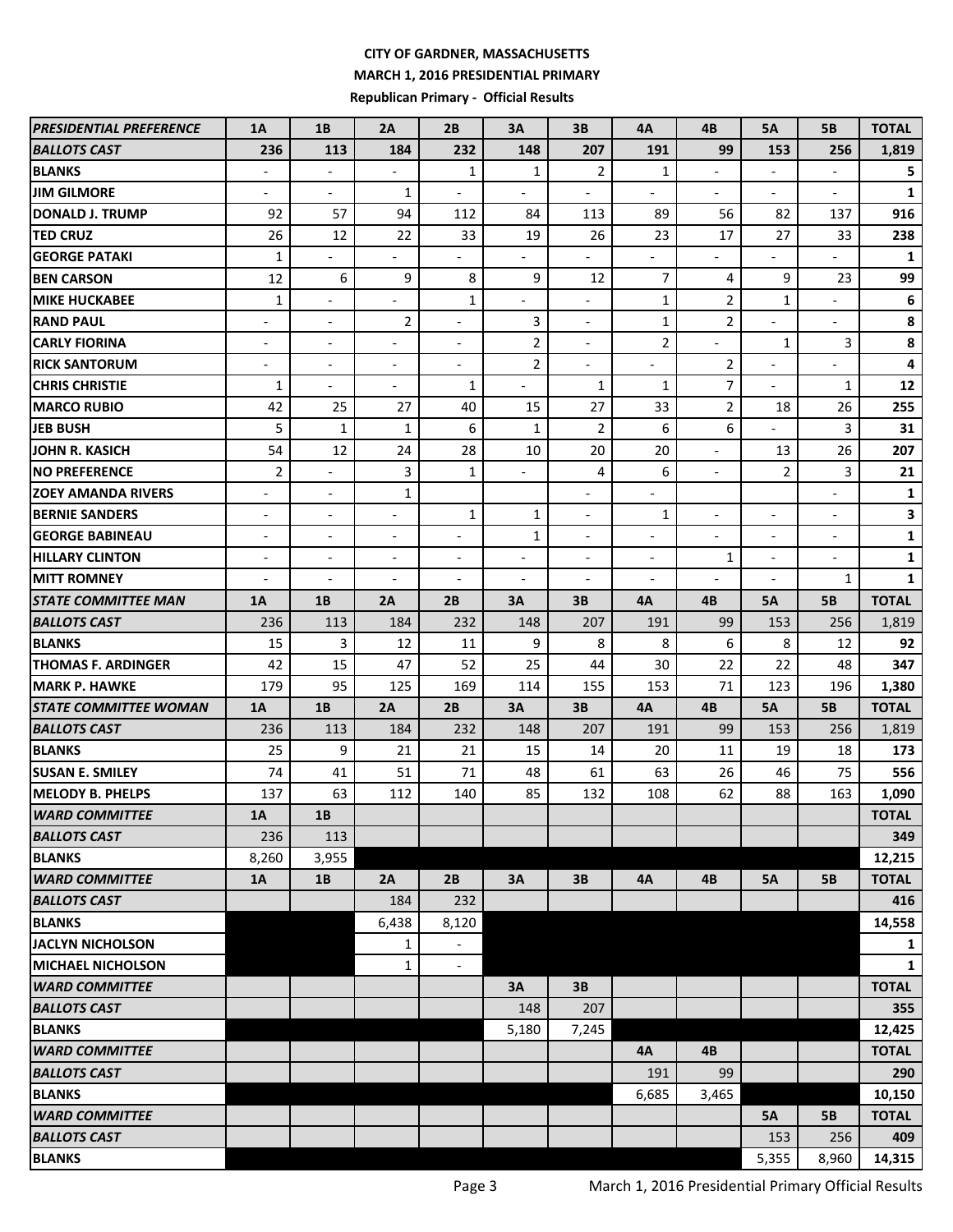### **CITY OF GARDNER, MASSACHUSETTS**

#### **MARCH 1, 2016 PRESIDENTIAL PRIMARY**

 **Green-Rainbow Primary - Official Results**

| <b>PRESIDENTIAL PREFERENCE</b>  | 1A             | 1B                       | 2A           | 2B       | 3A             | 3B                       | 4A                       | 4B           | <b>5A</b>                | <b>5B</b>    | <b>TOTAL</b>            |
|---------------------------------|----------------|--------------------------|--------------|----------|----------------|--------------------------|--------------------------|--------------|--------------------------|--------------|-------------------------|
| <b>BALLOTS CAST</b>             | $\overline{2}$ | $\blacksquare$           | 1            | 3        | $\overline{2}$ | $\overline{\phantom{a}}$ | $\overline{\phantom{a}}$ | $\mathbf{1}$ | $\overline{\phantom{a}}$ | 1            | 10                      |
| <b>BLANKS</b>                   | 0              | 0                        | 0            | 0        | $\overline{0}$ | 0                        | 0                        | 0            | $\Omega$                 | 0            | 0                       |
| <b>ISEDINAM KINAMO C. CURRY</b> |                | $\Omega$                 | 0            | $\Omega$ | $\Omega$       | $\Omega$                 | $\Omega$                 | $\Omega$     | $\Omega$                 | 0            | 1                       |
| <b>JILL STEIN</b>               |                | 0                        | 0            | 0        | $\Omega$       | $\mathbf 0$              | 0                        |              | $\Omega$                 |              | 3                       |
| <b>WILLIAM P. KREML</b>         | $\Omega$       | 0                        | 0            | 0        | $\Omega$       | $\Omega$                 | $\Omega$                 | 0            | $\Omega$                 | <sup>0</sup> | $\mathbf{0}$            |
| <b>KENT MESPLAY</b>             | $\Omega$       | 0                        | 0            | 0        | $\Omega$       | 0                        | 0                        | 0            | $\Omega$                 | 0            | $\mathbf{0}$            |
| <b>DARRYL CHERNEY</b>           | $\overline{0}$ | 0                        | 0            | 0        | $\Omega$       | $\mathbf 0$              | 0                        | 0            | $\Omega$                 | 0            | 0                       |
| <b>INO PREFERENCE</b>           | $\Omega$       | $\Omega$                 | $\mathbf{1}$ | $\Omega$ |                | $\mathbf 0$              | 0                        | $\Omega$     | $\Omega$                 | 0            | 2                       |
| <b>BERNIE SANDERS</b>           | $\Omega$       | $\Omega$                 | 0            |          |                | $\Omega$                 | 0                        | 0            | $\Omega$                 | 0            | $\overline{2}$          |
| <b>HILLARY CLINTON</b>          | $\Omega$       | 0                        | 0            |          | 0              | 0                        | 0                        | $\Omega$     | $\Omega$                 | 0            | 1                       |
| <b>DONALD TRUMP</b>             | $\Omega$       | 0                        | $\Omega$     |          | $\Omega$       | $\Omega$                 | $\Omega$                 | $\Omega$     | $\Omega$                 | 0            | 1                       |
|                                 |                |                          |              |          |                |                          |                          |              |                          |              |                         |
| <b>STATE COMMITTEE MAN</b>      | 1A             | 1B                       | 2A           | 2B       | 3A             | 3B                       | 4A                       | 4B           | <b>5A</b>                | <b>5B</b>    | <b>TOTAL</b>            |
| <b>BALLOTS CAST</b>             | $\overline{2}$ | $\overline{\phantom{a}}$ | $\mathbf{1}$ | 3        | $\overline{2}$ | $\overline{\phantom{a}}$ | $\overline{\phantom{a}}$ | $\mathbf{1}$ | $\overline{\phantom{0}}$ | $\mathbf{1}$ | 10                      |
| <b>BLANKS</b>                   | $\Omega$       | 0                        | 0            | 2        |                | 0                        | 0                        | 0            | $\Omega$                 | 0            | 3                       |
| <b>DAVID I. SPANAGEL</b>        | 2              | $\Omega$                 | $\mathbf{1}$ | 0        |                | 0                        | 0                        |              | $\Omega$                 |              | 6                       |
| <b>BILL GILMEISTER</b>          | <sup>0</sup>   | 0                        | 0            |          | <sup>0</sup>   | $\Omega$                 | 0                        | $\Omega$     | <sup>0</sup>             |              | $\mathbf{1}$            |
| <b>STATE COMMITTEE WOMAN</b>    | 1A             | 1B                       | 2A           | 2B       | 3A             | 3B                       | 4A                       | 4B           | <b>5A</b>                | <b>5B</b>    | <b>TOTAL</b>            |
| <b>BALLOTS CAST</b>             | $\overline{2}$ | $\overline{\phantom{a}}$ | $\mathbf{1}$ | 3        | $\overline{2}$ | $\overline{\phantom{a}}$ | $\overline{\phantom{a}}$ | $\mathbf{1}$ | $\overline{\phantom{a}}$ | $\mathbf{1}$ | 10                      |
| <b>BLANKS</b>                   | 0              | 0                        | 0            | 3        | $\Omega$       | 0                        | $\overline{0}$           | $\Omega$     | 0                        | 0            | 3                       |
| <b>CHARLENE DICOLAGERO</b>      |                | $\Omega$                 | 1            | $\Omega$ |                | $\Omega$                 | $\Omega$                 |              | $\Omega$                 |              | $\overline{\mathbf{z}}$ |
| <b>WARD COMMITTEE</b>           | 1A             | 1B                       | 2A           | 2B       | 3A             | 3B                       | 4A                       | 4B           | <b>5A</b>                | <b>5B</b>    | <b>TOTAL</b>            |
| <b>BALLOTS CAST</b>             | 2              | $\overline{\phantom{a}}$ | $\mathbf{1}$ | 3        | $\overline{2}$ | $\overline{\phantom{a}}$ | $\overline{\phantom{a}}$ | $\mathbf{1}$ | $\overline{\phantom{a}}$ | $\mathbf{1}$ | 10                      |

#### **CITY OF GARDNER, MASSACHUSETTS**

**MARCH 1, 2016 PRESIDENTIAL PRIMARY**

#### **United Independent Primary - Official Results**

| <b>PRESIDENTIAL PREFERENCE</b> | 1A           | 1B                       | 2A                       | 2B                       | 3A             | 3B             | 4A              | 4B       | <b>5A</b>                    | <b>5B</b>    | <b>TOTAL</b> |
|--------------------------------|--------------|--------------------------|--------------------------|--------------------------|----------------|----------------|-----------------|----------|------------------------------|--------------|--------------|
| <b>BALLOTS CAST</b>            |              |                          | $\overline{\phantom{a}}$ | $\overline{\phantom{0}}$ | $\mathbf{1}$   | $\overline{2}$ | 3               | 4        | $\overline{\phantom{a}}$     | $\mathbf{1}$ | 12           |
| <b>BLANKS</b>                  |              | 0                        | 0                        | $\overline{0}$           | $\Omega$       | 0              |                 |          | 0                            | $\Omega$     | 31           |
| <b>NO PREFERENCE</b>           | 0            | 0                        | 0                        | 0                        | 0              | 0              | 0               | $\Omega$ | 0                            | $\Omega$     | $\mathbf{0}$ |
| <b>BERNIE SANDERS</b>          | 0            | 0                        | 0                        | 0                        | $\overline{0}$ |                | 0               | 3        | 0                            | 0            | 4            |
| <b>TED CRUZ</b>                | 0            | $\Omega$                 | $\overline{0}$           | $\Omega$                 | $\Omega$       | 1              | 0               | $\Omega$ | 0                            | 0            |              |
| <b>DICK FRANKLIN</b>           | 0            | 0                        | 0                        | $\Omega$                 | $\Omega$       | 0              |                 | 0        | 0                            | $\Omega$     |              |
| <b>HILLARY CLINTON</b>         |              | 0                        | $\overline{0}$           | $\Omega$                 | 1              | 0              | 0               | 0        | 0                            | $\Omega$     |              |
| <b>BEN CARSON</b>              | 0            | 0                        | $\Omega$                 | 0                        | 0              | 0              |                 | $\Omega$ | 0                            | 0            |              |
| <b>DONALD TRUMP</b>            | 0            | 0                        | $\Omega$                 | $\Omega$                 | ΩI             | $\Omega$       | $\Omega$        | $\Omega$ | 0                            |              |              |
| <b>STATE COMMITTEE MAN</b>     | 1A           | 1B                       | 2A                       | 2B                       | 3A             | 3B             | 4A              | 4B       | <b>5A</b>                    | <b>5B</b>    | <b>TOTAL</b> |
| <b>BALLOTS CAST</b>            |              | $\overline{\phantom{a}}$ | $\overline{\phantom{a}}$ | $\overline{\phantom{0}}$ | $\mathbf{1}$   | $\overline{2}$ | 3               | 4        | $\overline{\phantom{a}}$     | $\mathbf{1}$ | 12           |
| <b>BLANKS</b>                  |              | 0                        | 01                       | 0                        |                | 2              |                 | 4        | 0                            |              | 11           |
| <b>MIKE MUSS</b>               | <sup>0</sup> | 0                        | $\Omega$                 | $\Omega$                 | $\Omega$       | 0              |                 | $\Omega$ | 0                            | <sup>0</sup> |              |
| <b>STATE COMMITTEE WOMAN</b>   | 1A           | 1B                       | 2A                       | 2B                       | 3A             | 3B             | 4A              | 4B       | <b>5A</b>                    | <b>5B</b>    | <b>TOTAL</b> |
| <b>BALLOTS CAST</b>            |              |                          | $\overline{\phantom{a}}$ | $\overline{\phantom{0}}$ | $\mathbf{1}$   | $\overline{2}$ | 3               | 4        | $\qquad \qquad \blacksquare$ | $\mathbf{1}$ | 12           |
| <b>BLANKS</b>                  |              | 0                        | 0                        | $\overline{0}$           |                | $\mathcal{P}$  |                 | Δ        | 0                            |              | 11           |
| IMARTHA OMARA FRANKLIN         | <sup>0</sup> | 0                        | $\Omega$                 | $\Omega$                 | $\Omega$       | 0              |                 | 0        | <sup>0</sup>                 | <sup>0</sup> |              |
| <b>WARD COMMITTEE</b>          | 1A           | 1B                       | 2A                       | 2B                       | 3A             | 3B             | 4A              | 4B       | <b>5A</b>                    | <b>5B</b>    | <b>TOTAL</b> |
| <b>BALLOTS CAST</b>            | 1            |                          | $\overline{\phantom{a}}$ | $\overline{\phantom{0}}$ | $\mathbf{1}$   | $\overline{2}$ | 3               | 4        | $\overline{\phantom{a}}$     | $\mathbf{1}$ | 12           |
| <b>BLANKS</b>                  | 10           | 0                        | 0                        | 0                        | 10             | 20             | 30 <sup>1</sup> | 40       | 0                            | 10           | 120          |